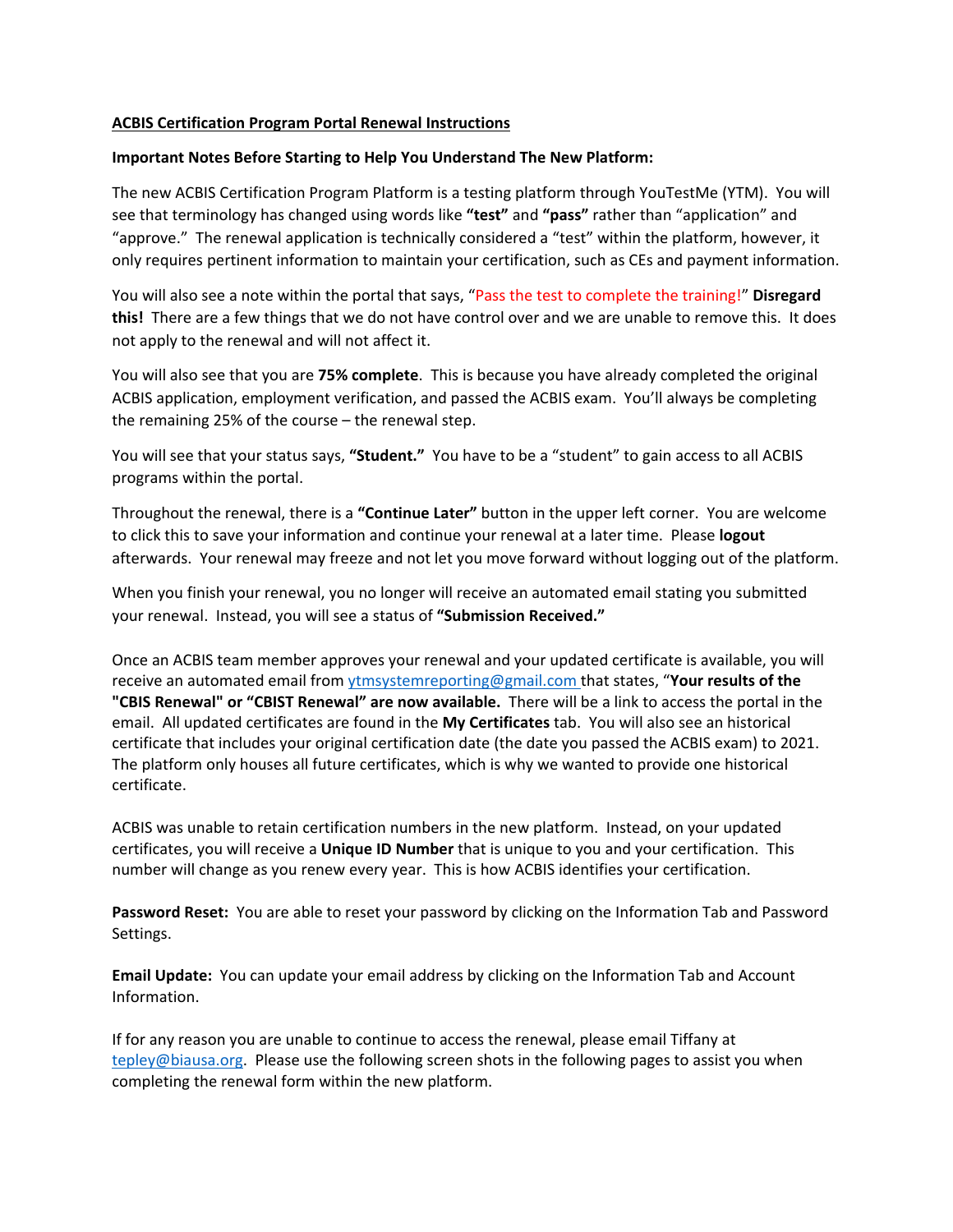#### **Step 1: If you haven't already paid, please submit your renewal fee** using this link,

https://shop.biausa.org/products/ACBISRN/acbisannualrenewal. Jot down the Order ID/Invoice Number you receive as confirmation as you will need it for the payment section of the renewal. If you are paying by check, you will enter your check number into the payment section.

#### **Step 2: Follow the below instructions to submit your renewal in the platform:**

| ×<br>۰                                                                                                                                                                                                                |                                                                                                                                                                                                                                                                                                                                                                                                                                                                                                                                                                                                                                                                                                                                                                                                                                                                          | $\mathcal{L}$<br>σ<br>X |
|-----------------------------------------------------------------------------------------------------------------------------------------------------------------------------------------------------------------------|--------------------------------------------------------------------------------------------------------------------------------------------------------------------------------------------------------------------------------------------------------------------------------------------------------------------------------------------------------------------------------------------------------------------------------------------------------------------------------------------------------------------------------------------------------------------------------------------------------------------------------------------------------------------------------------------------------------------------------------------------------------------------------------------------------------------------------------------------------------------------|-------------------------|
| biaa.youtestme.com/ytm9/login.xhtml                                                                                                                                                                                   |                                                                                                                                                                                                                                                                                                                                                                                                                                                                                                                                                                                                                                                                                                                                                                                                                                                                          |                         |
| <b>ACABEMY OF CERTIFIED</b><br><b>BRAIN INJURY</b><br><b>SPECIALISTS</b><br>region of the Brant Harry Association of Adamse<br>Username<br>Password<br>Forgot your password?<br>Create account<br><b>EIB</b> Language | Welcome to the ACBIS Portal!<br>This portal web-based application is designed to provide you access to all<br>the necessary forms and tests that may be needed to acquire an ACBIS<br>certificate or certification.<br>. Click here for how to navigate through the portal and apply for an<br>ACBIS (P/CBIS/T) certification.<br>. Click here for how to navigate through the portal and complete an<br>ACBIS (CBIS/T) certification renewal.<br>. Click here for how to navigate through the portal and retrieve your<br>Brain Injury Fundamentals training certificate.<br>. Click here for important exam information, technical requirements,<br>Sign In<br>testing guidelines, and instructions.<br>Visit our website for more information on certification requirements,<br>process and policies: ACBIS   Brain Injury Association of America.<br>Contact Support |                         |
|                                                                                                                                                                                                                       |                                                                                                                                                                                                                                                                                                                                                                                                                                                                                                                                                                                                                                                                                                                                                                                                                                                                          |                         |
|                                                                                                                                                                                                                       |                                                                                                                                                                                                                                                                                                                                                                                                                                                                                                                                                                                                                                                                                                                                                                                                                                                                          |                         |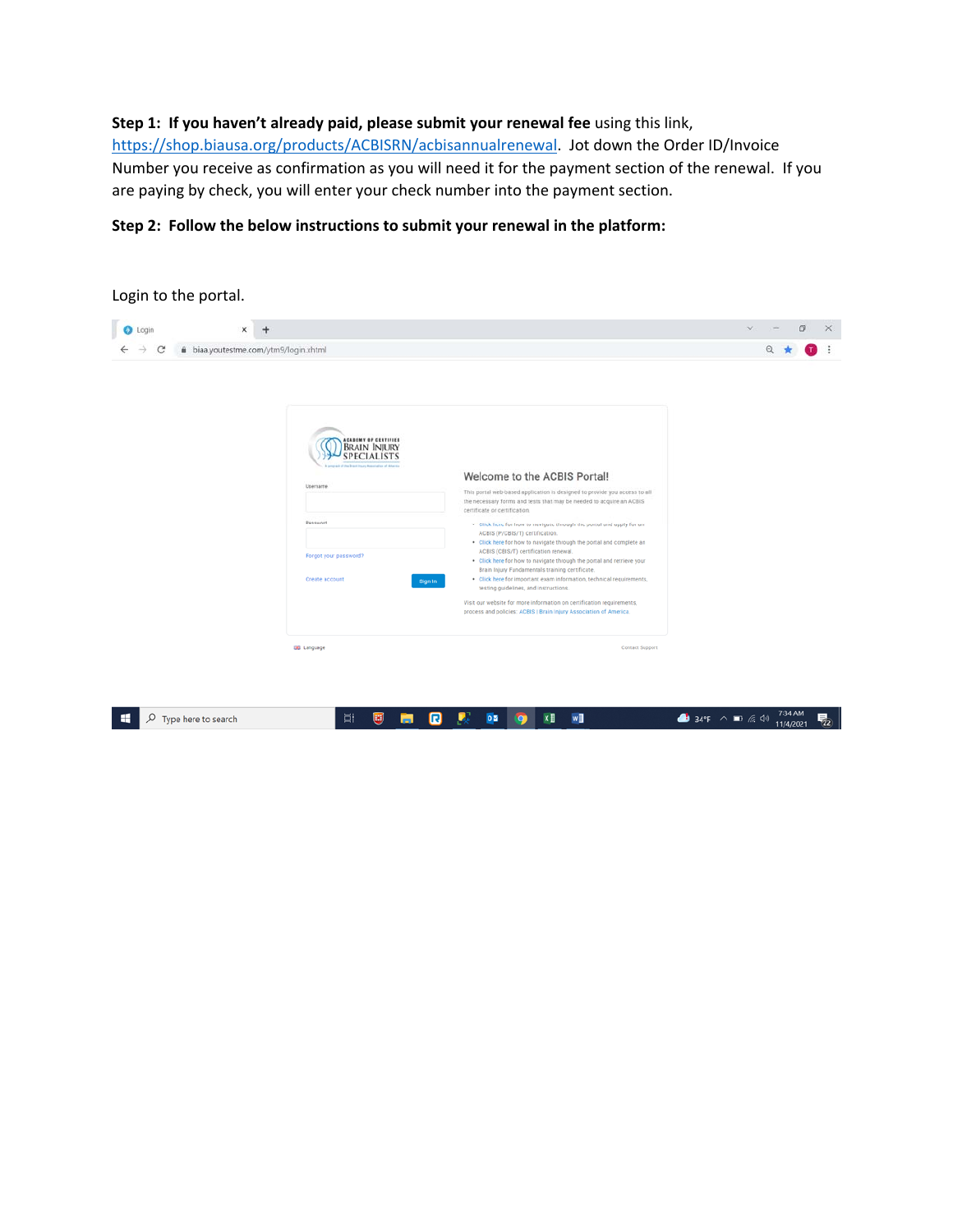#### Click on **My Assignments**.



Look for your certification and click the blue **Continue button**. The status will say In Progress and 75% complete.

| $\bullet$                                           |                                                                                                  |                                                                                                                                                                                                         | My assignments |                                        | 010 |
|-----------------------------------------------------|--------------------------------------------------------------------------------------------------|---------------------------------------------------------------------------------------------------------------------------------------------------------------------------------------------------------|----------------|----------------------------------------|-----|
| Username<br>Mauram<br>Information<br>My assignments | My groups                                                                                        | My activity log My favorite reports My certificates                                                                                                                                                     |                |                                        |     |
| Tests, Surveys and Training courses                 | View the list of all tests, surveys, and training courses assigned to you.<br>· Filter by status | C Reset filters<br>$\sim$                                                                                                                                                                               |                |                                        |     |
| Search                                              |                                                                                                  |                                                                                                                                                                                                         |                | Sort by:<br>Availability<br>$\sim$     |     |
|                                                     |                                                                                                  |                                                                                                                                                                                                         |                |                                        |     |
|                                                     |                                                                                                  |                                                                                                                                                                                                         |                |                                        |     |
|                                                     | ID Continue<br><b>Salt Bid</b><br><b>TOT</b>                                                     | Certified Brain Injury Specialist (CBIS) Certification   + In progress<br>75%<br>Course<br>progress.                                                                                                    |                | $\bullet\bullet\bullet$<br>In progress |     |
| Training course                                     | $^\copyright$<br><b>GLAS</b> Over thrott                                                         | Location                                                                                                                                                                                                |                |                                        |     |
| 巪                                                   | Available from: May-12-2021 08:00 PM EDT To: May-12-2031 08:00 PM EDT                            | ACBIS Group Registration Form (Group Administrator Use Only) [ 7 Available now<br>This form must be submitted prior to individual certification application submission for official group registration. |                | Not attempted.                         |     |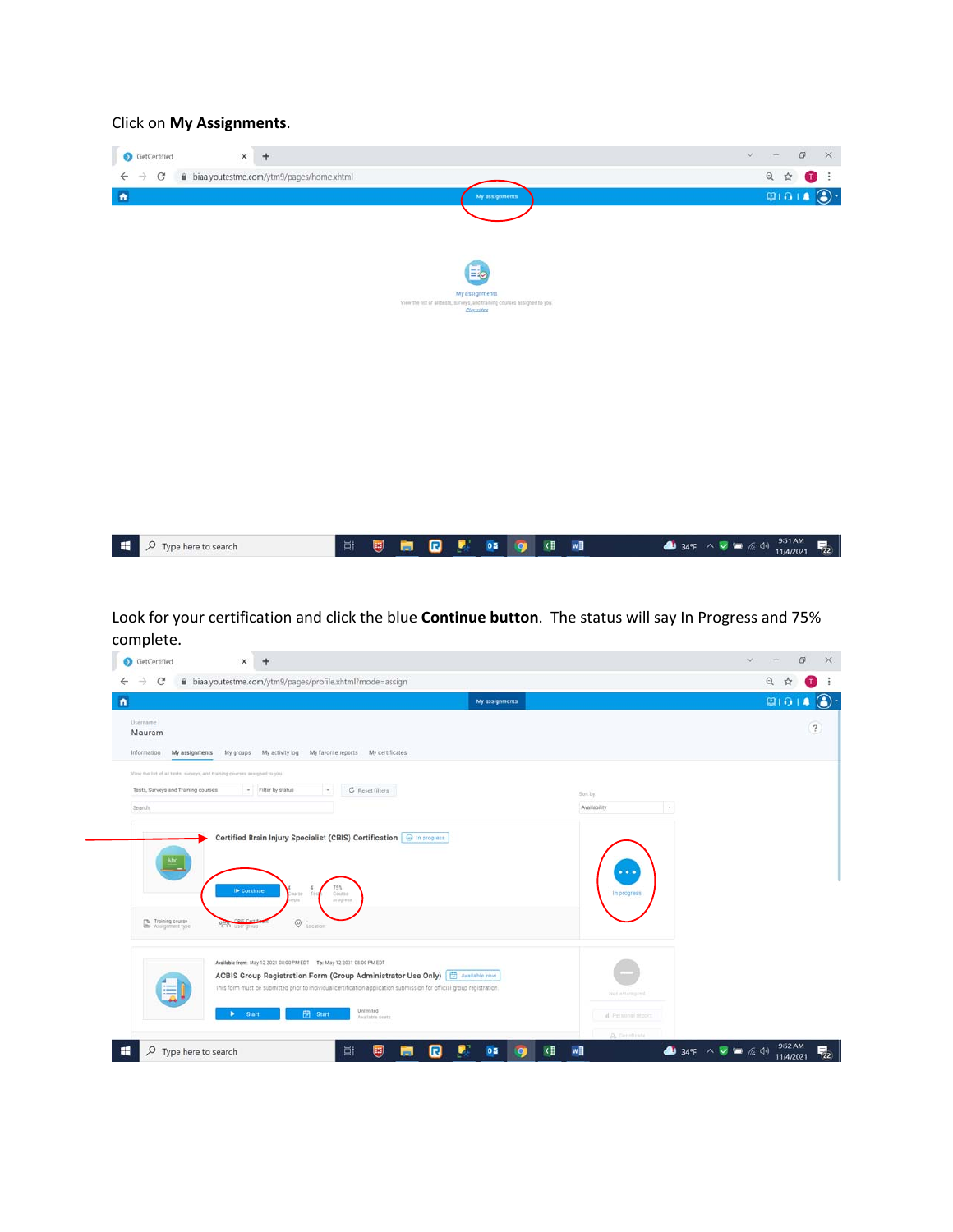| C                                       |      |                             | biaa.youtestme.com/ytm9/pages/lesson.xhtml?faces-redirect=true&lessonId=100006&mode=take                                                                                                     | Q<br>☆             |
|-----------------------------------------|------|-----------------------------|----------------------------------------------------------------------------------------------------------------------------------------------------------------------------------------------|--------------------|
|                                         |      |                             | My assignments                                                                                                                                                                               | $\circ$<br>01011   |
| Pass the test to complete the training! |      |                             | Training course · Certified Brain Injury Specialist (CBIS) Certification > Step · CBIS Renewal                                                                                               |                    |
| <b>Steps</b>                            | Back | Attachments:<br>Description | Test                                                                                                                                                                                         |                    |
| 1. CBIS Application                     |      |                             |                                                                                                                                                                                              |                    |
| 2. CBIS Test Preparation & Pre-Check    |      |                             | Available from: Jul-22-2021 08:00 PM EDT To: Jul-23-2031 07:59 PM EDT                                                                                                                        |                    |
| 3. CBIS Examination                     |      |                             | CBIS Renewal <b>图 Available now</b>                                                                                                                                                          |                    |
| 4 CBIS Rependi                          |      |                             | This application will determine your eligibility for renewal of the Certified Brain Injury Specialist (CBIS) credential. Please visit the ACBIS<br>annual continuing education requirements. | Figst attempted    |
|                                         |      |                             | Unionited<br><b>菌</b> start<br><b>Start</b><br>٠<br>Available seats                                                                                                                          | al Personal report |
|                                         |      |                             |                                                                                                                                                                                              | & Certificate      |
|                                         |      | Fest<br>Assignment type     | Certified Brain Injury S.<br>and User group<br>$\odot$ i.ecation<br>Result validity                                                                                                          |                    |
|                                         |      |                             | $\approx$ $\approx$ – 1 $\rightarrow$ $\approx$ $\approx$ – 4 $\times$                                                                                                                       |                    |
|                                         |      |                             |                                                                                                                                                                                              |                    |
|                                         |      |                             |                                                                                                                                                                                              |                    |
|                                         |      |                             |                                                                                                                                                                                              |                    |
|                                         |      |                             |                                                                                                                                                                                              |                    |
|                                         |      |                             |                                                                                                                                                                                              |                    |
|                                         |      |                             |                                                                                                                                                                                              |                    |

You will be brought to the CBIS Renewal page. Click on the blue **Start button**.

Check the box that says you understand and agree to the instructions and click **Start**.

| GetCertified                            | ×<br>$+$                                                                                                                                                                                                                                          | σ<br>$\mathcal{L}$<br>$\times$                                                       |
|-----------------------------------------|---------------------------------------------------------------------------------------------------------------------------------------------------------------------------------------------------------------------------------------------------|--------------------------------------------------------------------------------------|
| C                                       | biaa.youtestme.com/ytm9/pages/lesson.xhtml?faces-redirect=true&lessonId=100006&mode=take                                                                                                                                                          | Q                                                                                    |
| $\bullet$                               | My assignments                                                                                                                                                                                                                                    | $\circled{c}$<br>0101                                                                |
| Pass the test to complete the training! | Training course · Certified Brain Injury Specialist (CBIS) Certification > Step · CBIS Renewal                                                                                                                                                    |                                                                                      |
| <b>Steps</b><br>Back.                   | Description<br>Attachments<br>Test                                                                                                                                                                                                                |                                                                                      |
| 1 CBIS Application                      |                                                                                                                                                                                                                                                   |                                                                                      |
| 2. CBIS Test Preparation & Pre-Check    | ×<br>Instructions                                                                                                                                                                                                                                 |                                                                                      |
| 3 CBIS Examination                      |                                                                                                                                                                                                                                                   |                                                                                      |
| 4 CBIS Renewal                          | ACBIS<br><b>ACADEMY OF CERTIFIED</b><br>BRAIN INJURY<br>SPECIALISTS                                                                                                                                                                               | FIRE ADVISORED                                                                       |
|                                         | <b>Langan af the Bran Hary Resolution of America</b>                                                                                                                                                                                              | al. Personal report.                                                                 |
|                                         |                                                                                                                                                                                                                                                   | <b>St. Celtificate</b>                                                               |
|                                         | CBIS Renewal<br>Test name:<br><b>B</b> Test:<br>Total duration:<br>Unlimited                                                                                                                                                                      |                                                                                      |
|                                         | By submitting this renewal application, I hereby verify that the information provided herein is true and accurate<br>Instructions:<br>to the best of my personal knowledge. By submitting this application, I agree to abide by the ethics policy |                                                                                      |
|                                         | posted on the ACBIS website.                                                                                                                                                                                                                      |                                                                                      |
|                                         | lunderstand and agree with the instructions and rules of this assignment.<br>$\mathbf{v}$                                                                                                                                                         |                                                                                      |
|                                         | <b>Start</b>                                                                                                                                                                                                                                      |                                                                                      |
|                                         |                                                                                                                                                                                                                                                   |                                                                                      |
|                                         |                                                                                                                                                                                                                                                   |                                                                                      |
|                                         |                                                                                                                                                                                                                                                   |                                                                                      |
|                                         |                                                                                                                                                                                                                                                   |                                                                                      |
| Q<br>Type here to search                | w<br>Ξi<br>u<br>×目<br>U<br>$\boldsymbol{\mathsf{G}}$<br>0.5<br>$\bullet$<br>m.                                                                                                                                                                    | 9:53 AM<br>$\bullet$ 34°F $\land$ $\bullet$ $\bullet$ $\approx$ 40<br>見<br>11/4/2021 |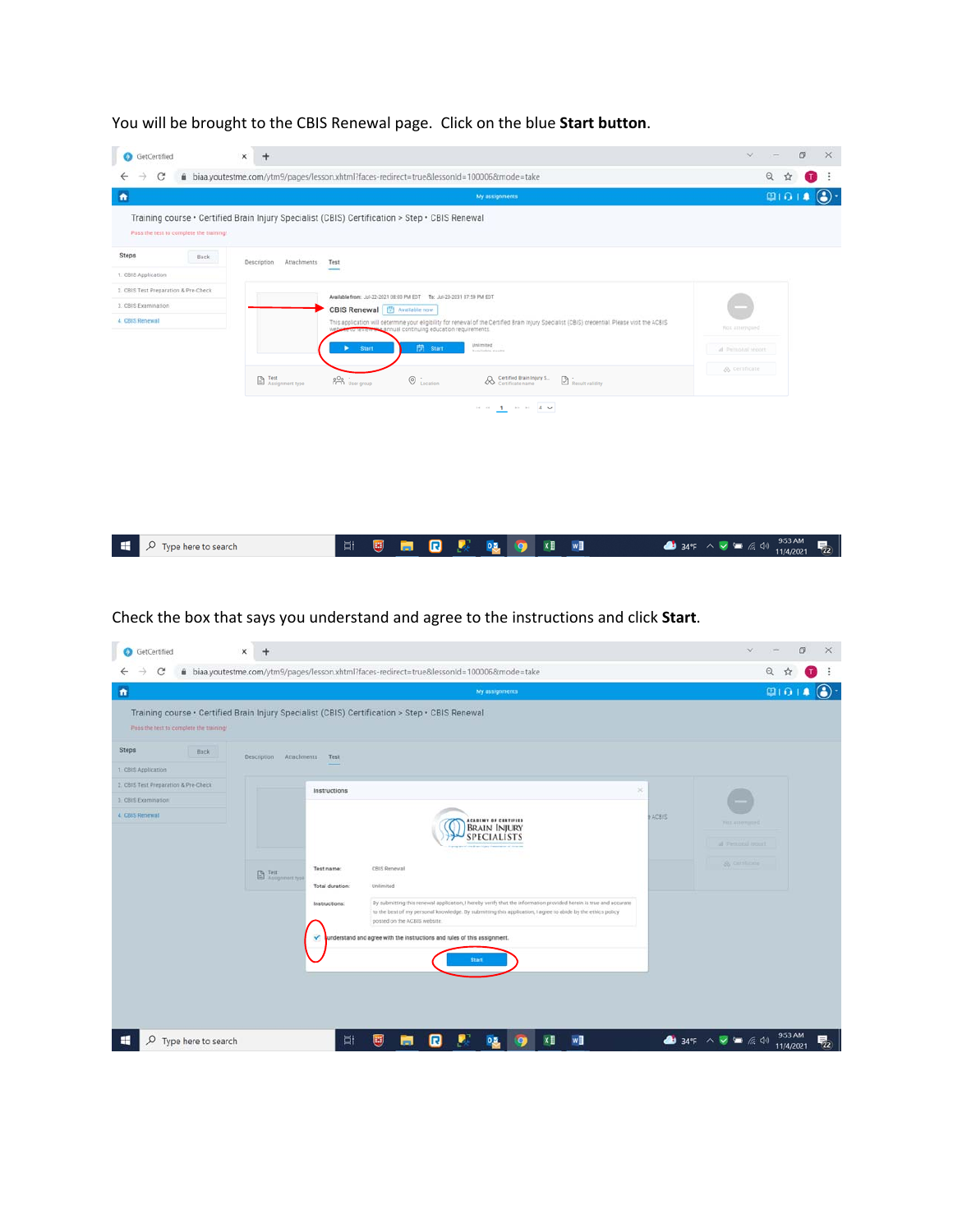Update your Profile Information. If you wish for your credentials to appear on your certificate, be sure to add them after your Last Name. Ex., Smith, PT, CBIS. Click Save and Continue.

| <b>B</b> GetCertified    | $+$<br>$\mathsf{x}$                                                                                                   | $\checkmark$ |                       | σ<br>× |
|--------------------------|-----------------------------------------------------------------------------------------------------------------------|--------------|-----------------------|--------|
| С                        | biaa.youtestme.com/ytm9/pages/take_quiz.xhtml?faces-redirect=true&quizInstanceId=115730&quizType=quiz&lessonId=100006 |              | $\mathbb{Q}$<br>☆     |        |
|                          | Update your profile information                                                                                       |              |                       |        |
|                          | First name:<br>Middle name:                                                                                           |              |                       |        |
|                          | Last name:                                                                                                            |              |                       |        |
|                          | Employee ID:<br>Date of birth (please<br>leave blank):                                                                |              |                       |        |
|                          | Gender:<br>Phone number:                                                                                              |              |                       |        |
|                          | Affiliation:                                                                                                          |              |                       |        |
|                          | Street address:<br>City:                                                                                              |              |                       |        |
|                          | State/Province:<br>Country:                                                                                           |              |                       |        |
|                          | Zip-code:<br>Organization: $\oslash$                                                                                  |              |                       |        |
|                          | Education: $\oslash$<br>Credentials: 8                                                                                |              |                       |        |
|                          | $_{\odot}$<br>Specialty                                                                                               |              |                       |        |
| Q<br>Type here to search | ● 40°F へ ■ ● 原 (1)<br>ø<br>屢<br>$x \equiv$<br>$0\overline{a}$<br>W<br>$\bullet$<br>Ξi<br>U<br>$\bullet$<br>ы          |              | 10:00 AM<br>11/4/2021 | 見2     |

Begin to answer the renewal questions. If at any time you need to finish later, click on the **Save and Continue Later** button and then **logout** of the platform. This will save your information.

| biaa.youtestme.com/ytm9/pages/take_quiz.xhtml?faces-redirect=true&quizInstanceId=115730&quizType=quiz<br>C<br>$\rightarrow$ |        |                                                                                                       | Q<br>$\vec{M}$<br>Logout |
|-----------------------------------------------------------------------------------------------------------------------------|--------|-------------------------------------------------------------------------------------------------------|--------------------------|
| <b>CBIS Po</b><br>Save and continue later<br>Type: Multiple choice<br>Question, 1/16                                        | 印      | Finish and submit<br>Progress bar                                                                     | 0/16                     |
| Please choose your professional discipline:                                                                                 |        | Questions                                                                                             |                          |
| Select all that apply                                                                                                       |        | CBIS Renewal                                                                                          |                          |
| 1. Occupational therapy                                                                                                     | $\Box$ | All questions (16)                                                                                    |                          |
| 2. Physical therapy                                                                                                         | $\Box$ | $\mathbf{I}$<br>$5^\circ$<br>6<br>$\overline{7}$<br>$\mathbf{2}$<br>$\ensuremath{\mathfrak{I}}$<br>4. | $_{\rm B}$               |
| 3. Speech and language pathology                                                                                            | $\Box$ | $12$<br>$13$<br>14<br>9<br>$10$<br>15<br>11                                                           | 16                       |
| 4. Recreational therapy                                                                                                     |        |                                                                                                       |                          |
| 5. Music therapy                                                                                                            | $\Box$ | Not answered<br>Answered                                                                              |                          |
| 6. Nursing                                                                                                                  | $\Box$ |                                                                                                       |                          |
| 7. Social work                                                                                                              | $\Box$ |                                                                                                       |                          |
| 8. Case management                                                                                                          |        |                                                                                                       |                          |
| 9. Vocational counseling                                                                                                    |        |                                                                                                       |                          |
| 10. Family or individual counseling                                                                                         |        |                                                                                                       |                          |
| 11. Neurology                                                                                                               |        |                                                                                                       |                          |
| 12. Physiatry                                                                                                               |        |                                                                                                       |                          |
| 13. Neuropsychology or psychology                                                                                           |        |                                                                                                       |                          |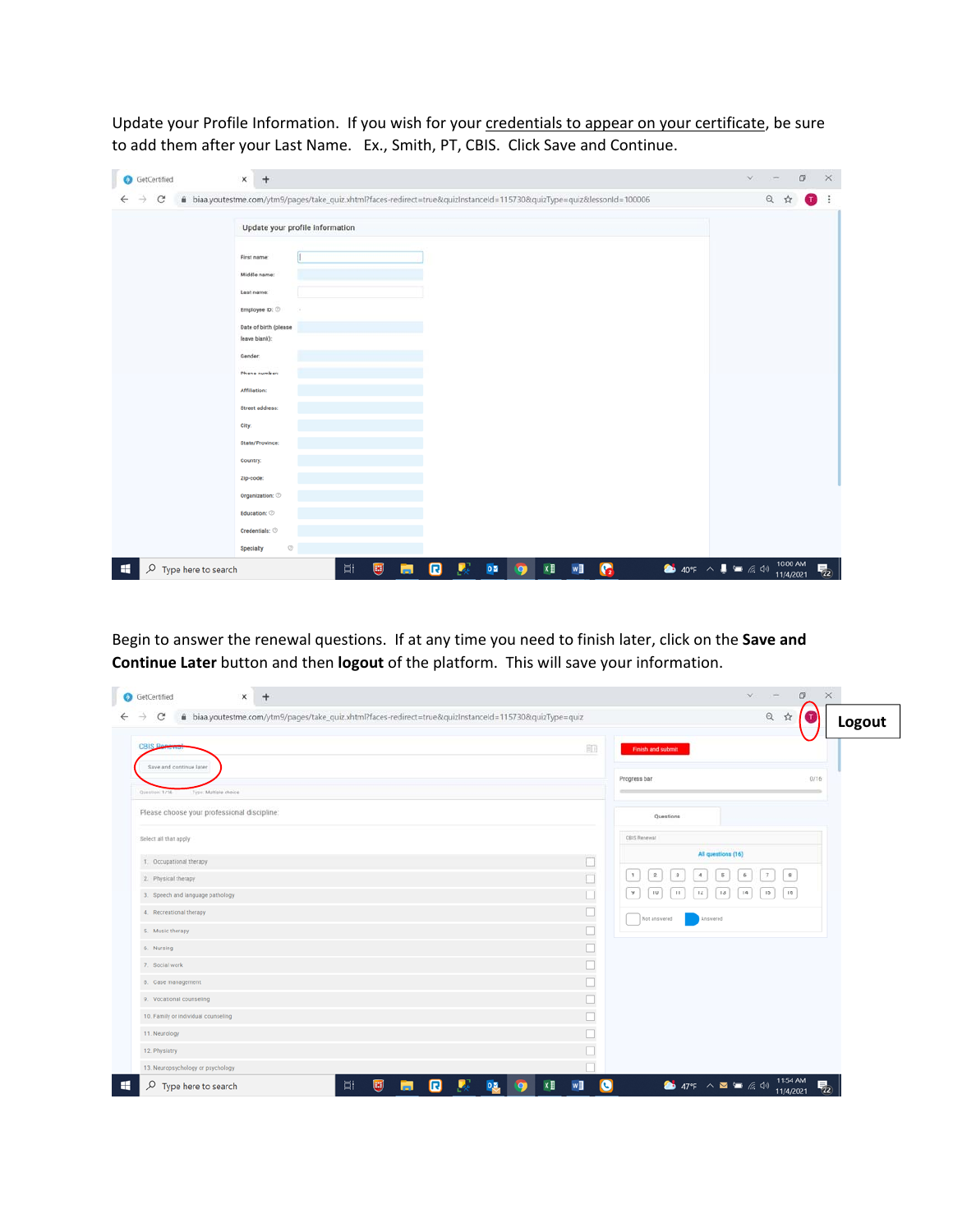As you answer the questions, the numbers on the right will turn blue.

**#14 (and #15 for CBISTs):** You have the **option** to either list your CE informaiton like the example provided OR you may upload a document (Word or Excel) if you have already saved your CEs on your device by clicking the Upload File button. The upload option only allows for **ONE** document. You do not need to do both. Either list your CEs or upload a document.

CE documenation is not required at the time of renewal. We ask you to hold on to docuementation for at least three years if you were to be audited. You are, however, able to submit CE documentation using the Upload button is you wish to submit your CEs this wary. This is an option, not a requirement.

**Click on the Save icon** after answering the essay qustion, #14 (and #15 for CBISTs). When you're done answering all questions, scroll up to the top to click the red **Finish Test** button.



## **Continued on next page**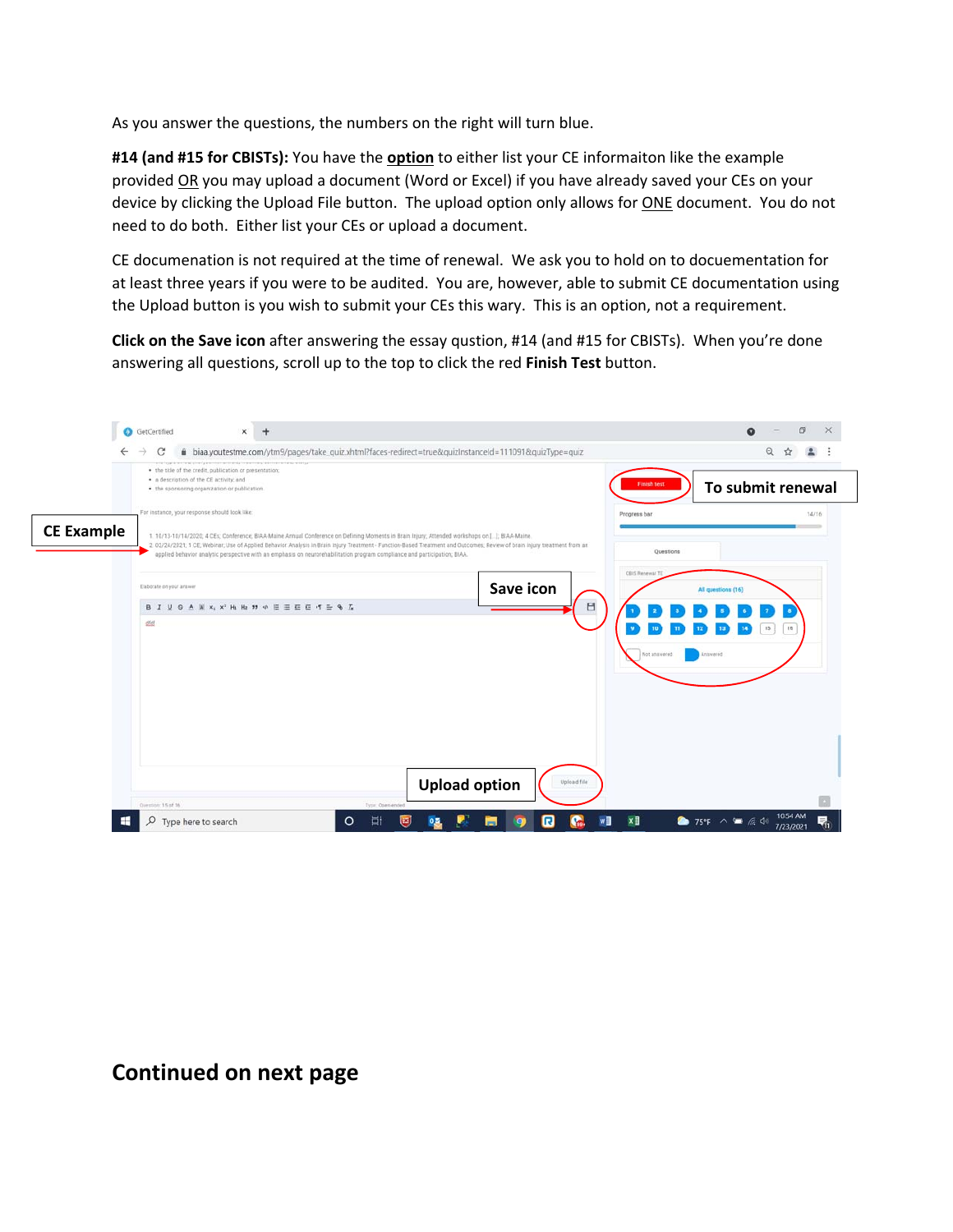This is the end of the renewal and **confirmation that you have submitted your renewal**. You can also click on the blue **My Assignments button** to confirm submission.



Look for CBIS Renewal (or CBIST Renewal). You may need to go to the second page of your assignments. You will see your status says "**Submission Received**" and "**Completed**."

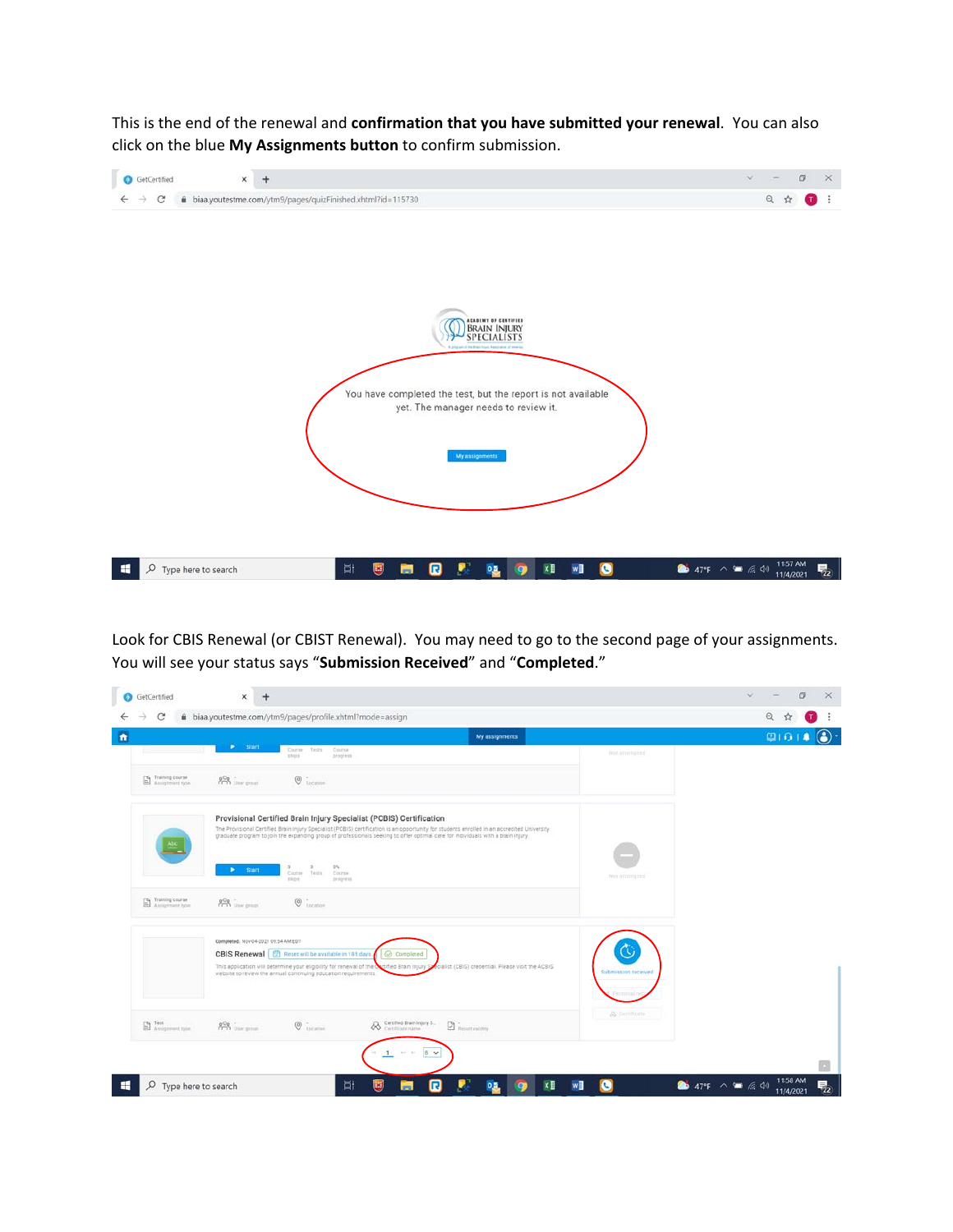Once approved, you will receive an automated email from vtmsystemreporting@gmail.com, however, you can check the status of your submission at any time by logging into the portal, looking for your CBIS (or CBIST) Renewal. If approved, your status will only say "**Completed**" and you will have access to your updated certificate by clicking on the **Certificate icon**. You can also find your certificate in the My Certificates tab.

| <b>B</b> GetCertified     | ×<br>$\ddot{}$                                                                                                                                                                                                                                                                                                                                                                     |                                    | ö                                                     |
|---------------------------|------------------------------------------------------------------------------------------------------------------------------------------------------------------------------------------------------------------------------------------------------------------------------------------------------------------------------------------------------------------------------------|------------------------------------|-------------------------------------------------------|
| С                         | à biaa.youtestme.com/ytm9/pages/profile.xhtml?mode=assign                                                                                                                                                                                                                                                                                                                          |                                    | Q                                                     |
|                           | My assignments                                                                                                                                                                                                                                                                                                                                                                     |                                    | 010                                                   |
|                           | $\blacktriangleright$ Start<br>Tests<br>Coutse<br>Course<br>steps<br>progress                                                                                                                                                                                                                                                                                                      | Not.attempted                      |                                                       |
| Training course           | $\odot$ iscanne<br>$8\%$ User group                                                                                                                                                                                                                                                                                                                                                |                                    |                                                       |
|                           | Provisional Certified Brain Injury Specialist (PCBIS) Certification<br>The Provisional Certified Brain Injury Specialist (PCBIS) certification is an opportunity for students enrolled in an accredited University<br>graduate program to join the expanding group of professionals seeking to offer optimal care for individuals with a brain injury.<br>os.<br><b>Start</b><br>٠ |                                    |                                                       |
| Training course           | Course<br>Testa<br>Course<br><b>HEOR</b><br>progress.<br>$\odot$ iscapper<br>$\frac{900}{1000}$ User group                                                                                                                                                                                                                                                                         | Not attempted.                     |                                                       |
|                           | Completed: Nov 04-2021 09:54 AM EDT<br>CBIS Renewal   @ Reset will be available in 181 days.<br>Completed<br>This application will determine your eligibility for renewal of the Octified Brain injury<br>becialist (CBIS) credential. Please visit the ACBIS<br>website to review the annual continuing education requirements.                                                   | d Personal report<br>& Certificate |                                                       |
| <b>ED</b> Assignment type | <b>A</b> Certified Brain Injury S.<br>$\circ$<br>$\n  Q\n  in matrix$<br>$\frac{90}{100}$ increase                                                                                                                                                                                                                                                                                 |                                    |                                                       |
|                           | $14.44$ $1.2$ $1.2$ $1.4$<br>https://biaa.youtestme.com/ytm9/pages/profile.xhtml?mode=assign#                                                                                                                                                                                                                                                                                      |                                    |                                                       |
| Q                         | Ξi<br>国<br>0.5<br>R<br>Type here to search<br>$\bullet$                                                                                                                                                                                                                                                                                                                            | w                                  | 12:56 PM<br>$49^{\circ}F \wedge T = 640$<br>11/4/2021 |

# **Accessing Your Updated Certificate**

After your CEs have been approved and you receive the automated email from ytmsystemreporting@gmail.com, you can login to the platform and access your certificate in the My Certificates tab.

- 1. Login to the ACBIS Platform, https://biaa.youtestme.com/ytm9/.
- 2. Click on My Assignments

**Continued on Next Page**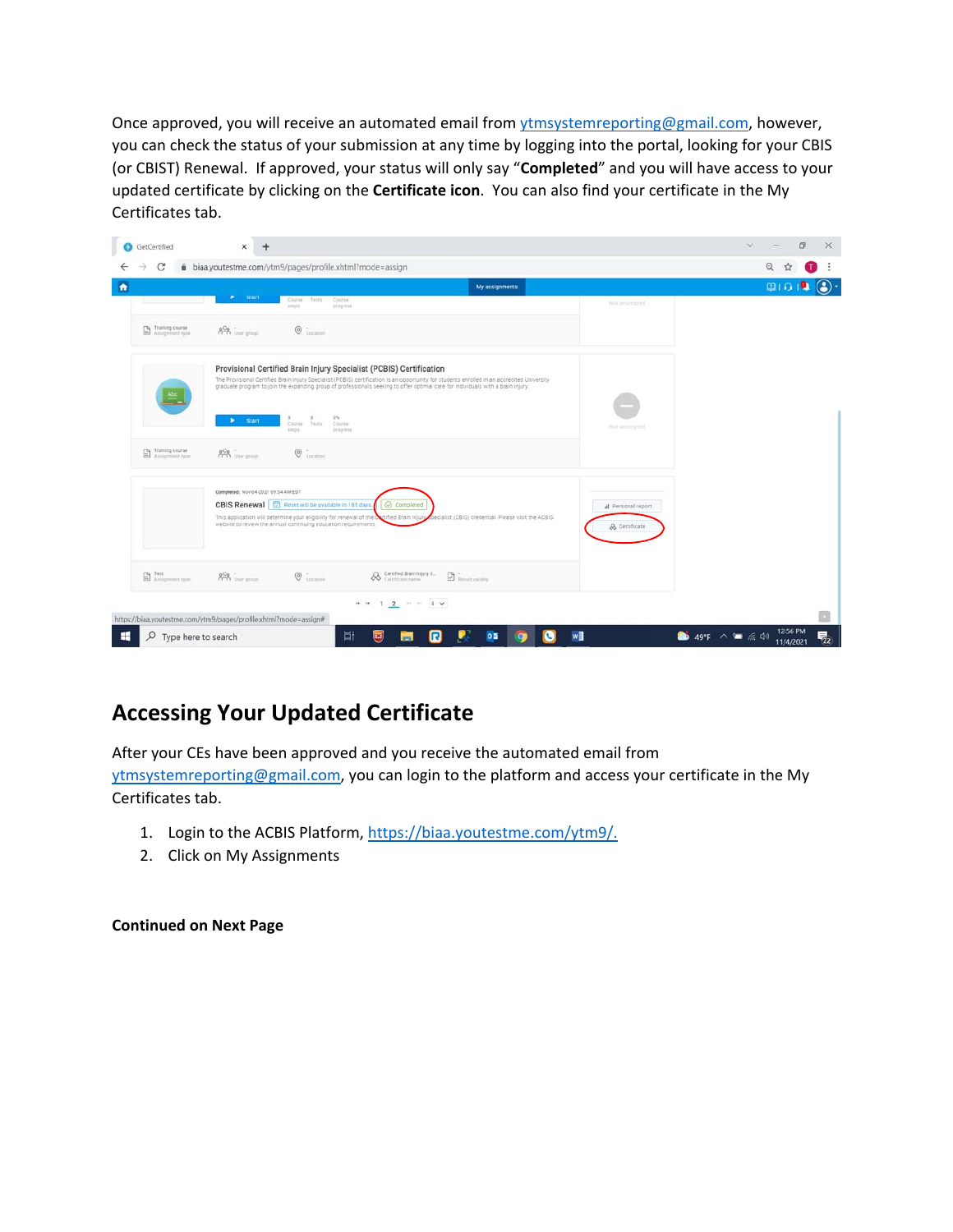### 3. Click on My Certificates

| $\leftarrow$                         | iii biaa.youtestme.com/ytm9/pages/profile.xhtml |                   |                | $\mathbb{Q}$<br>☆<br>$\Delta$ |
|--------------------------------------|-------------------------------------------------|-------------------|----------------|-------------------------------|
| $\mathcal{C}$<br>$\rightarrow$       |                                                 |                   | My assignments | $0.09$ .                      |
|                                      |                                                 |                   |                |                               |
| Usemame                              |                                                 |                   |                | $\overline{?}$                |
| TStephens                            |                                                 |                   |                |                               |
| Information My assignments My groups | My activity log My favorite reports             | My certificates   |                |                               |
| Information                          | Account information                             |                   |                |                               |
| Account information                  |                                                 |                   |                |                               |
|                                      |                                                 |                   |                |                               |
| Personal information                 |                                                 |                   |                |                               |
| Password settings                    |                                                 |                   |                |                               |
| Attachments                          |                                                 |                   |                |                               |
|                                      |                                                 | ó                 |                |                               |
|                                      | Username.*                                      | TStephens         |                |                               |
|                                      | Email.*                                         | tepley@biausa.org |                |                               |
|                                      | Role:*                                          | Student           |                |                               |
|                                      | User status:                                    | Active            |                |                               |
|                                      | Time zone:                                      | America/New_York  |                |                               |
|                                      | Language in app: 3                              | English           |                |                               |
|                                      |                                                 |                   |                |                               |
|                                      | Language in tests: C English                    |                   |                |                               |
|                                      |                                                 | ÷                 |                |                               |
|                                      | External ID:                                    |                   |                |                               |

4. Click on the download icon under Actions and then click on the PDF that appears on the bottom of the page.

| C<br>$\rightarrow$                                                                                             | iii biaa.youtestme.com/ytm9/pages/profile.xhtml                  |                          |                          |         | $\mathbb{Q}$<br>☆<br>$\sim$              |
|----------------------------------------------------------------------------------------------------------------|------------------------------------------------------------------|--------------------------|--------------------------|---------|------------------------------------------|
|                                                                                                                |                                                                  |                          | My assignments           |         | 0.09                                     |
| Usemame<br>TStephens                                                                                           |                                                                  |                          |                          |         | $\begin{array}{c} \boxed{2} \end{array}$ |
| Information My assignments My groups My activity log My favorite reports<br>List of all achieved certificates. |                                                                  | My certificates          |                          |         |                                          |
| Name                                                                                                           | Description                                                      | Valid from               | Valid to                 | Actions |                                          |
|                                                                                                                |                                                                  |                          |                          |         |                                          |
| Certified Brain Injury Specialist                                                                              |                                                                  | Aug-31-2015 08:00 PM EDT | Sep-01-2021 07:59 PM EDT | 三       |                                          |
|                                                                                                                | $\approx$ $\approx$ $\sim$ $\sim$ $\approx$ $\sim$ $\sim$ $\sim$ |                          |                          |         |                                          |
|                                                                                                                |                                                                  |                          |                          |         |                                          |